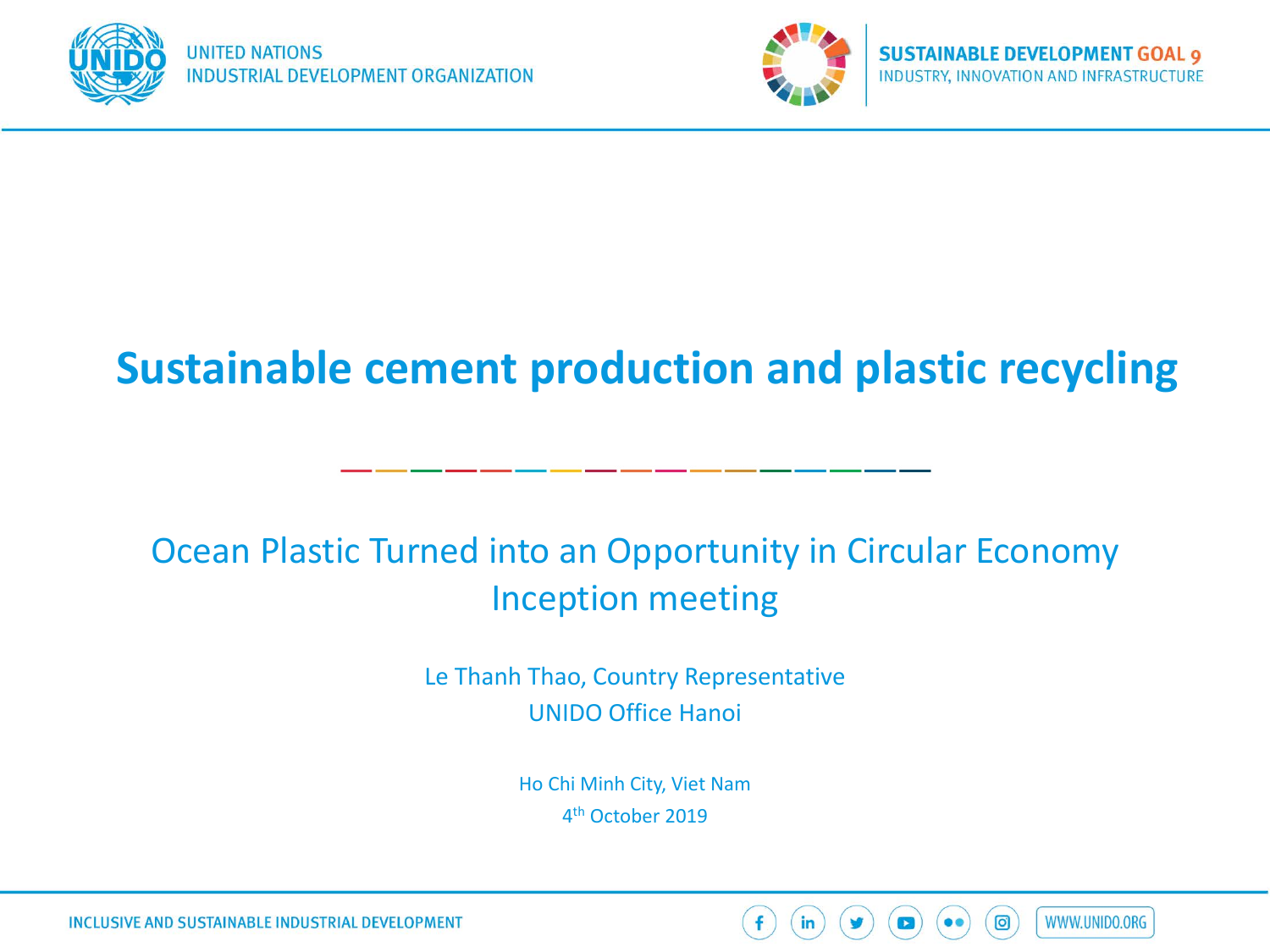



### Overview of the presentation

- **UNIDO's approach to the cement sector in Vietnam**
- **Eco-Industrial Parks in Vietnam**
- **BAT/BEP application in plastic recycling in Vietnam**
- **Possible areas of collaboration**

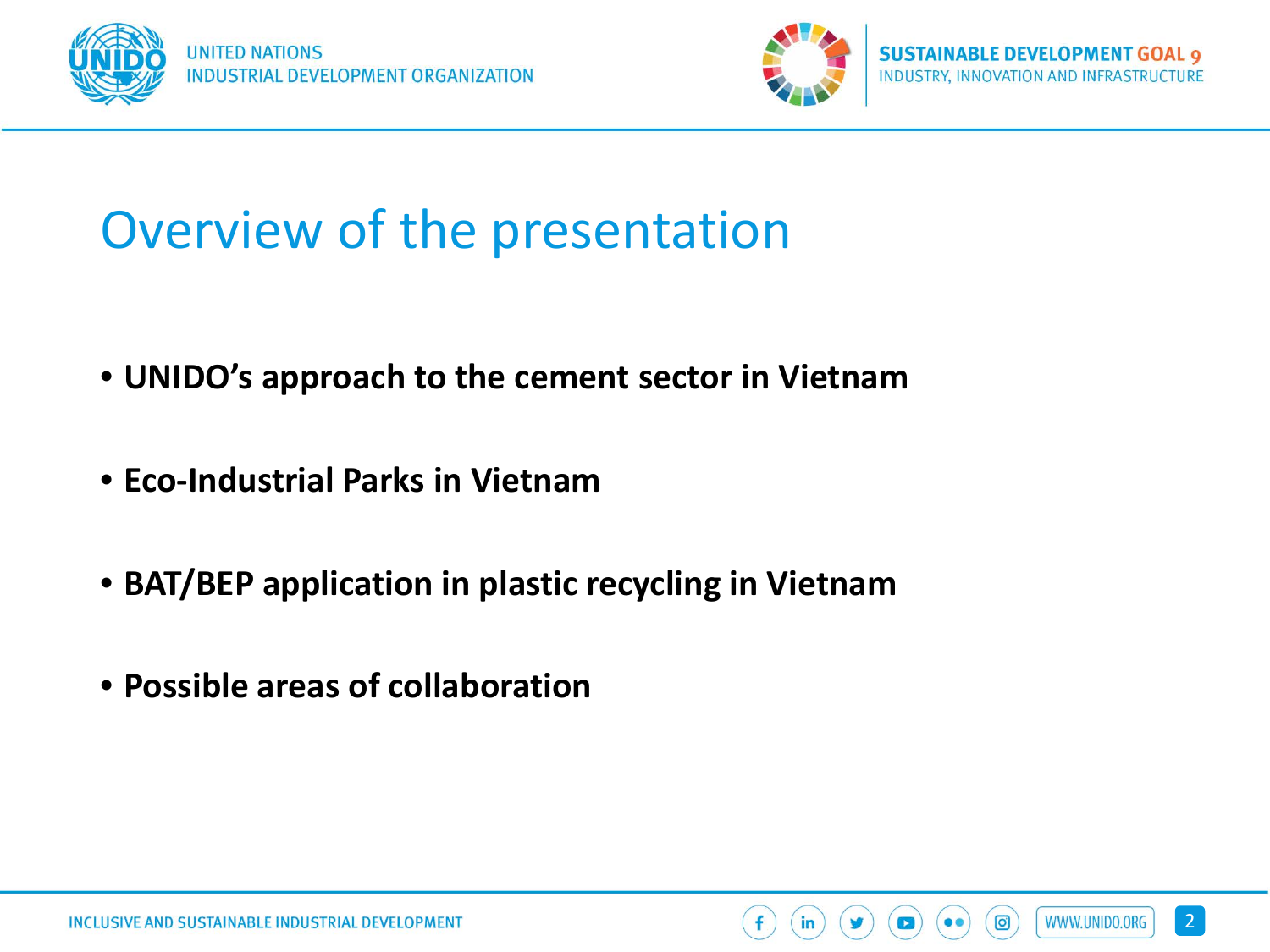



WWW.UNIDO.ORG

ි

## 1. UNIDO and the cement sector in Vietnam 1/3

### **Background**

- The cement clinker production sector is third highest mercury emission source in Vietnam excluding the Hg emission from coal combustion
- The sector is also accountable for almost 20% of total of  $CO<sub>2</sub>$  emission.
- Therefore the sector has high potential to address multiple challenges with one coordinated intervention
- **Project with Vietnam in the cement sector with possible funds from the GEF is under development**
- **Overall objective of our intervention is to reduce the risk of mercury to human being and environment and mitigate climate change.**

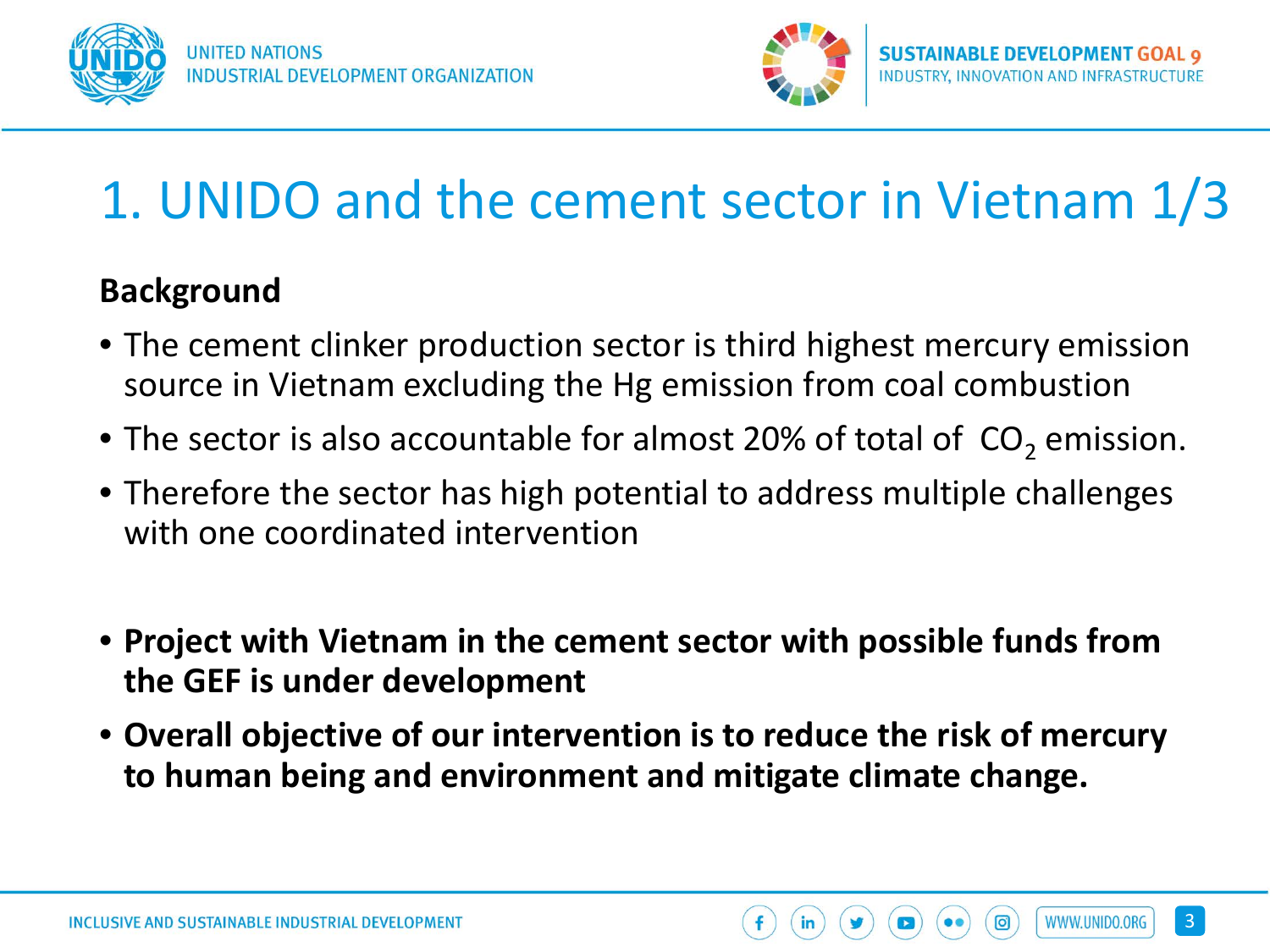



### 1. UNIDO and the cement sector in Vietnam 2/3

#### **Working areas and expteced outcomes of the cement project in Vietnam**

#### **Interventions areas:**

- Capacity building , revision of regulation, policies and standards
- Demonstration and replication of BAT/BEP for emission control, co-processing waste and other alternative fuel in cement kilns, and evaluation of the production of alternative cement (LC3)
- Financing scheme for investment
- Promotion of knowledge, experience and lesson sharing

#### **Expected outcomes**

- Strengthened institutional, regulatory, enforcement, and monitoring capacities for control, minimization and management of mercury
- Control and reduction of mercury inputs and outputs from the cement production industry
- Reduce CO2 emission (directly and indirectly)
- Improve energy and resources effiency
- Identify financial options for investment
- Promotion of knowledge, sharing experience, improve coordination and environmental awareness raising

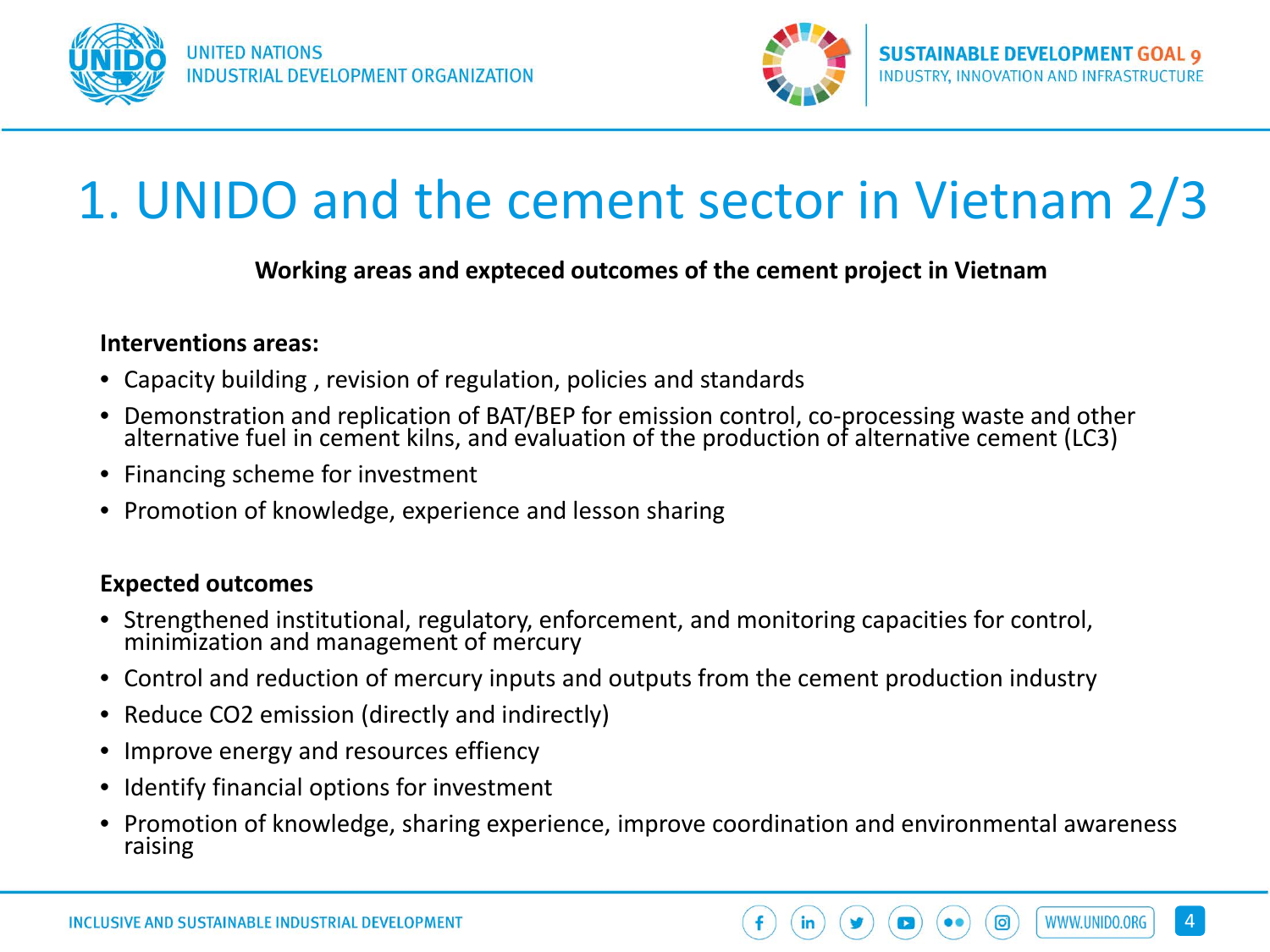



### 1. UNIDO and the cement sector in Vietnam 3/3



#### **Partners**

- Relevant Ministries (MOIT, MOC, MONRE, MPI) and other governmental entities
- National cement associations, cement production facilities
- Donors (GEF, …), financing institutions (national and regional)

#### **Partners**

- UN Organizations (UNDP, …)
- Vietnam Cleaner Production Center
- Academia (TU Vienna, SINTEF, Ecole Polytechnique Fédérale de Lausanne,…)

![](_page_4_Picture_15.jpeg)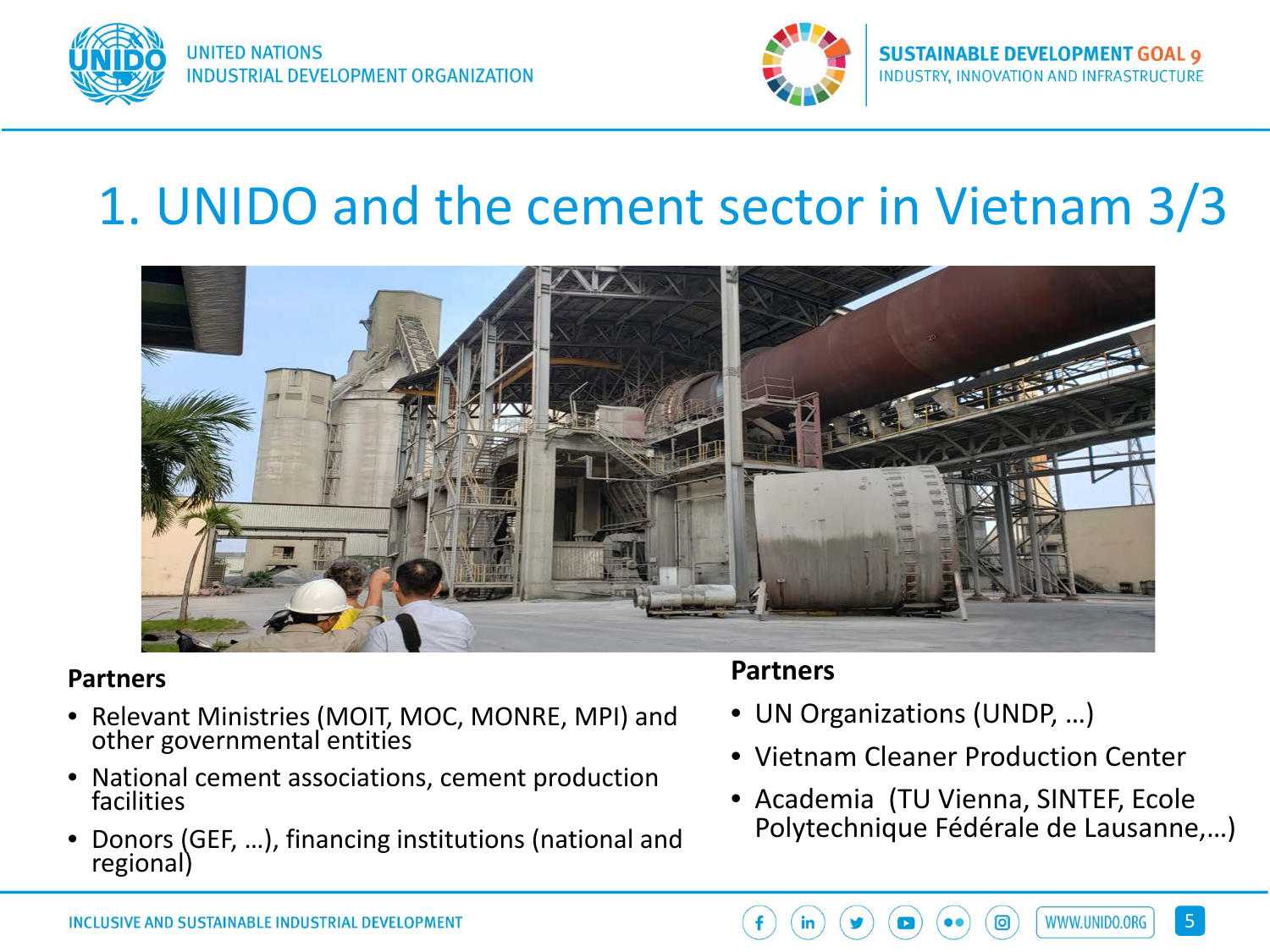![](_page_5_Picture_0.jpeg)

![](_page_5_Picture_2.jpeg)

WWW.UNIDO.ORG

## 2. Eco-Industrial Parks (EIPs) 1/3

- UNIDO has been working with the Government of Vietnam (chiefly MPI) on the development of EIPs since 2014
- Project "Eco-industrial park initiative for sustainable industrial zones in Vietnam" (2014-2019), co-funded by Switzerland and GEF, was successfully concluded in June 2019
- A detailed waste management assessment was done with ENTEC at three industrial zones in Ninh Binh, Can Tho and Da Nang, including statistics on the type and quantity of waste produced.
- "Waste" are often co-products that can be re-used by another industry, thus fostering industrial symbiosis
- **This assessment includes information of waste that can be coprocessed in cement kilns**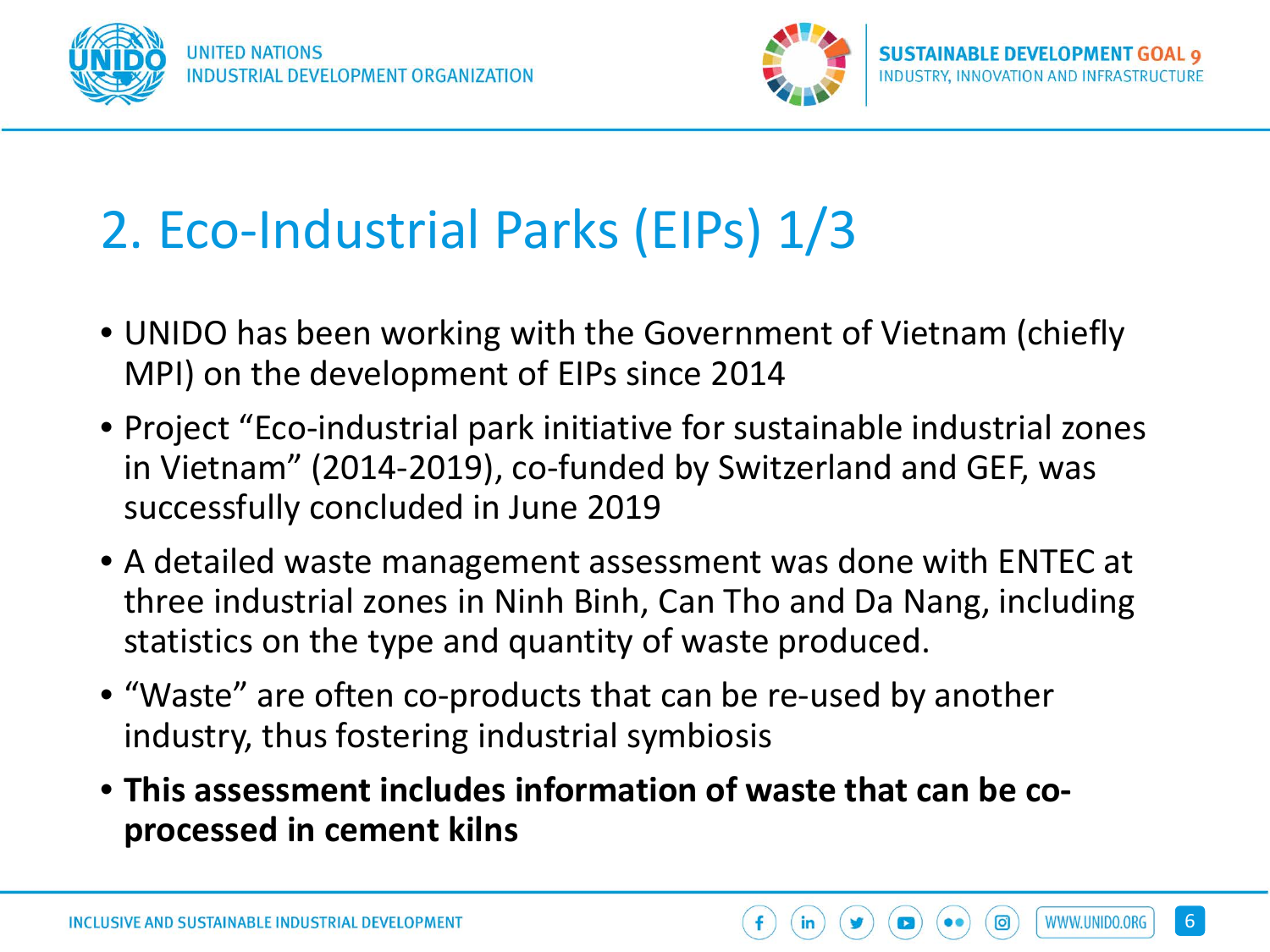![](_page_6_Picture_0.jpeg)

![](_page_6_Picture_2.jpeg)

# 2. Eco-Industrial Parks (EIPs) 2/3

- A follow up UNIDO project, funded by Switzerland is in the pipeline (2019-2023).
- It will investigate and possibly implement co-processing of waste from industrial zones.
- This project, to be implemented together with MPI, will work in the following industrial parks/provinces:
	- Hiep Phuoc Industrial Park in Ho Chi Minh City
	- Amata industrial park in Dong Nai
	- Deep C industrial park in Hai Phong

and will continue supporting industrial symbiosis in:

- Hoa Khanh in Da Nang city
- Tra Noc 1&2 in Can Tho city

![](_page_6_Picture_15.jpeg)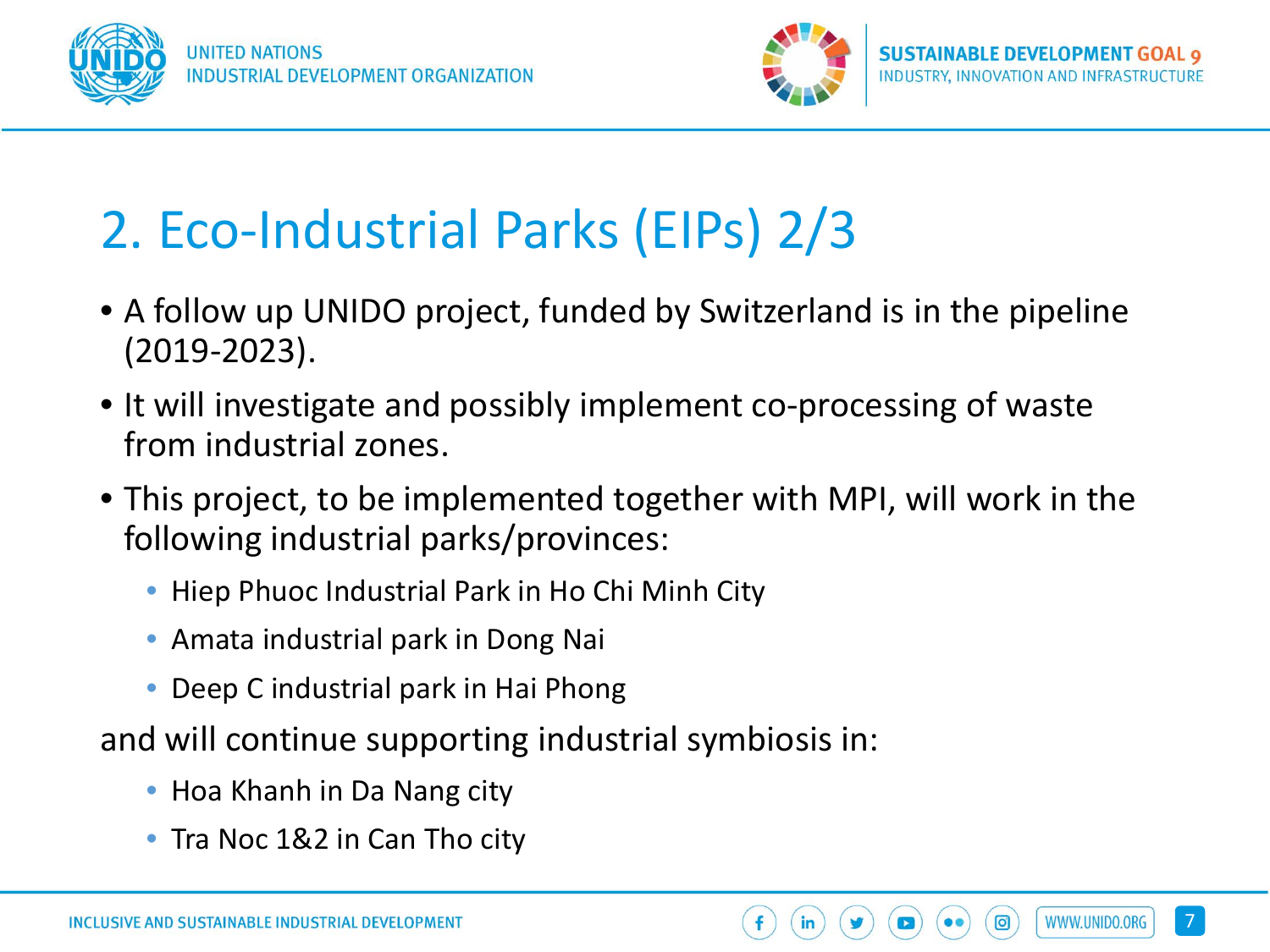![](_page_7_Picture_0.jpeg)

![](_page_7_Picture_2.jpeg)

![](_page_7_Figure_4.jpeg)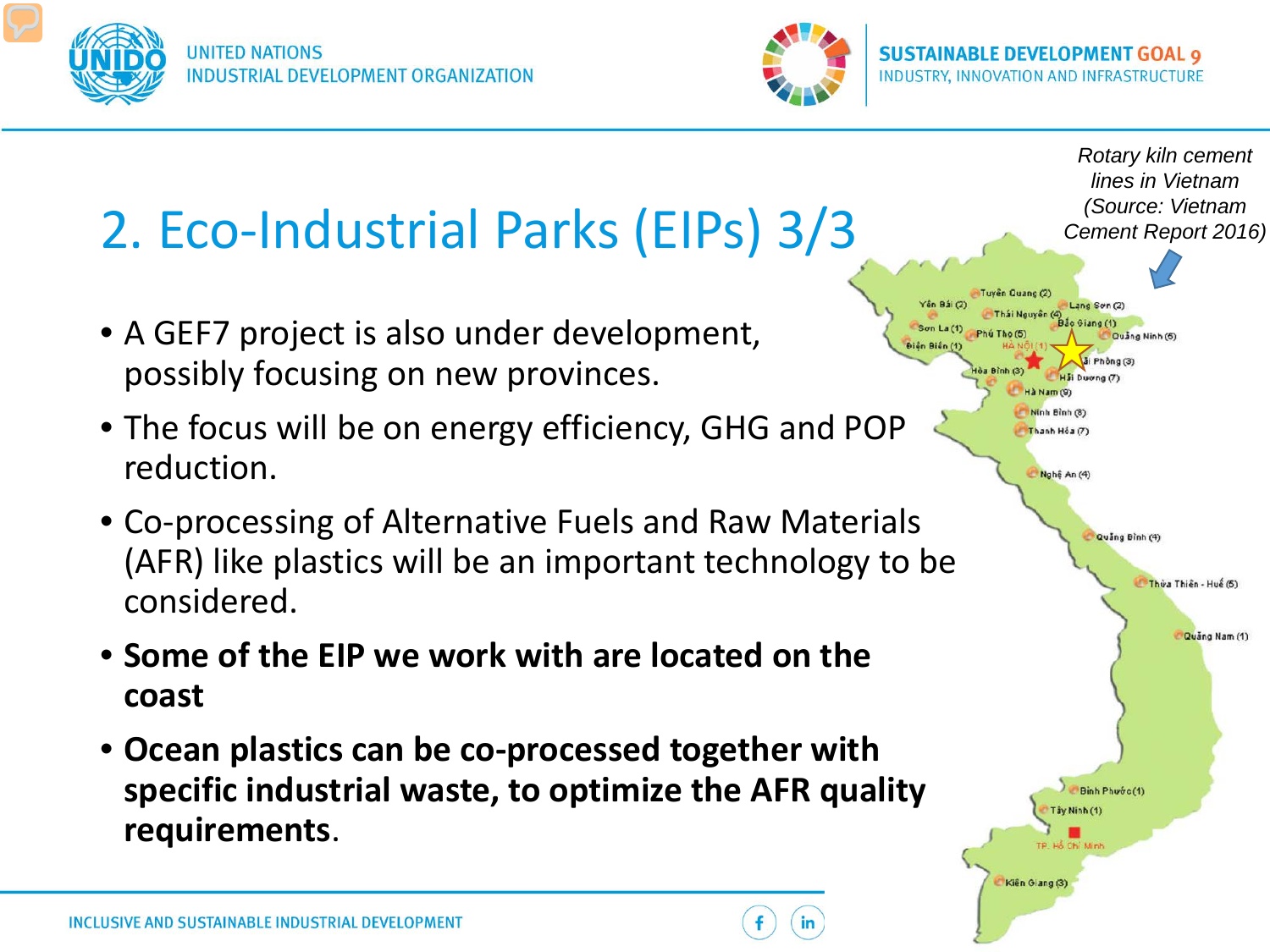![](_page_8_Picture_0.jpeg)

![](_page_8_Picture_2.jpeg)

WWW.UNIDO.ORG

ි

### 3. Project on Demonstration of BAT/BEP in open burning activities 1/3

- Project objective: Create resource efficient waste management system to reduce U-POPs emission through introduction BAT/BEP in open burning sources
- Expected outcomes:
	- Strengthened legislative capacity for introducing BAT/BEP in waste open burning source category
	- Enhanced institutional capacity to carry out BAT/BEP implementation
	- BAT/BEP implemented in open burning sources
	- Improved knowledge and understanding on BAT/BEP, risks of UPOPs and other contaminants released through open burning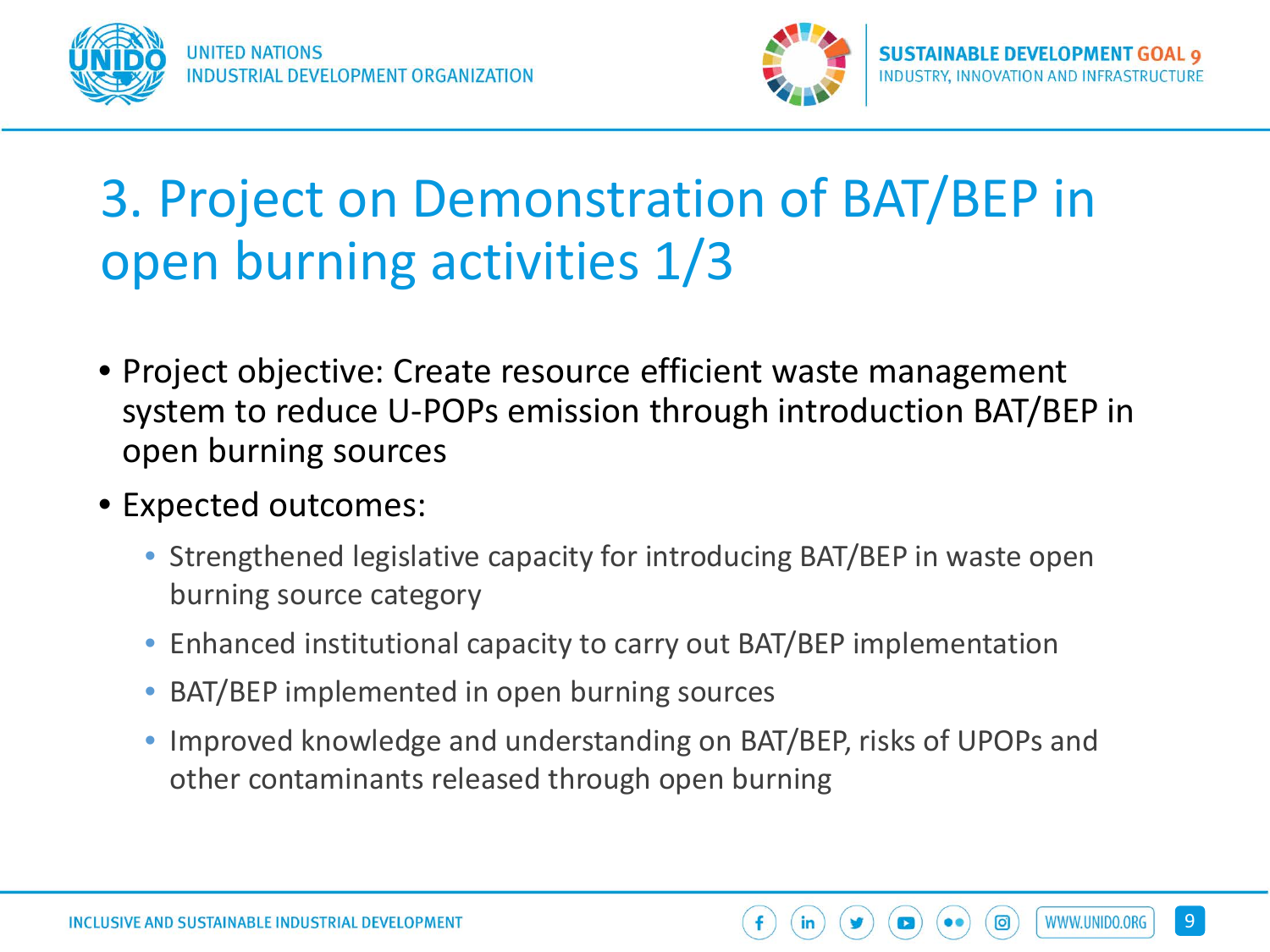![](_page_9_Picture_0.jpeg)

![](_page_9_Picture_2.jpeg)

WWW.UNIDO.ORG

### 3. Project on Demonstration of BAT/BEP in open burning activities 2/3

![](_page_9_Figure_5.jpeg)

### Demonstration sites are plastic recycling craft villages in Hung Yen province

![](_page_9_Picture_7.jpeg)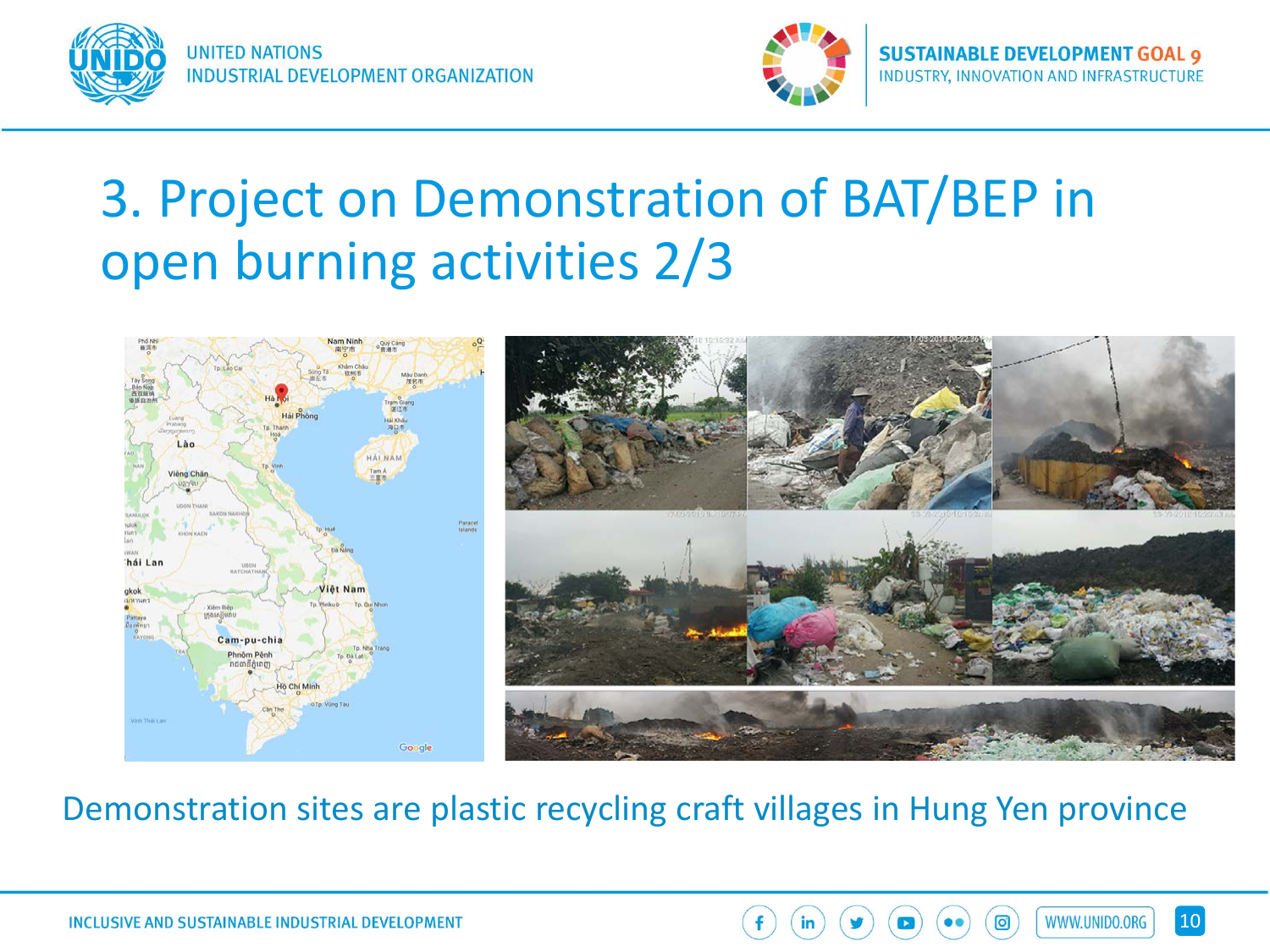![](_page_10_Picture_0.jpeg)

![](_page_10_Picture_2.jpeg)

WWW.UNIDO.ORG

## 3. Project on Demonstration of BAT/BEP in open burning activities 3/3

- The BAT/BEP interventions will be applied for plastic recycling activities, including installation of 3 production lines at household/SME level:
	- (i) new production line for recycling plastic scraps into plastic pellet, 10 tpd;
	- (ii) improved production line from current one, 2 tpd;
	- (iii) recycling line to produce plastic products (such as brick, roof tile) from plastic discards, 2tpd.
- Feasibility Study is under development
- Technical guidelines on segregation, preliminary processing of inputs materials and management of waste generated from the recycling of scrap plastic will be developed.

![](_page_10_Picture_11.jpeg)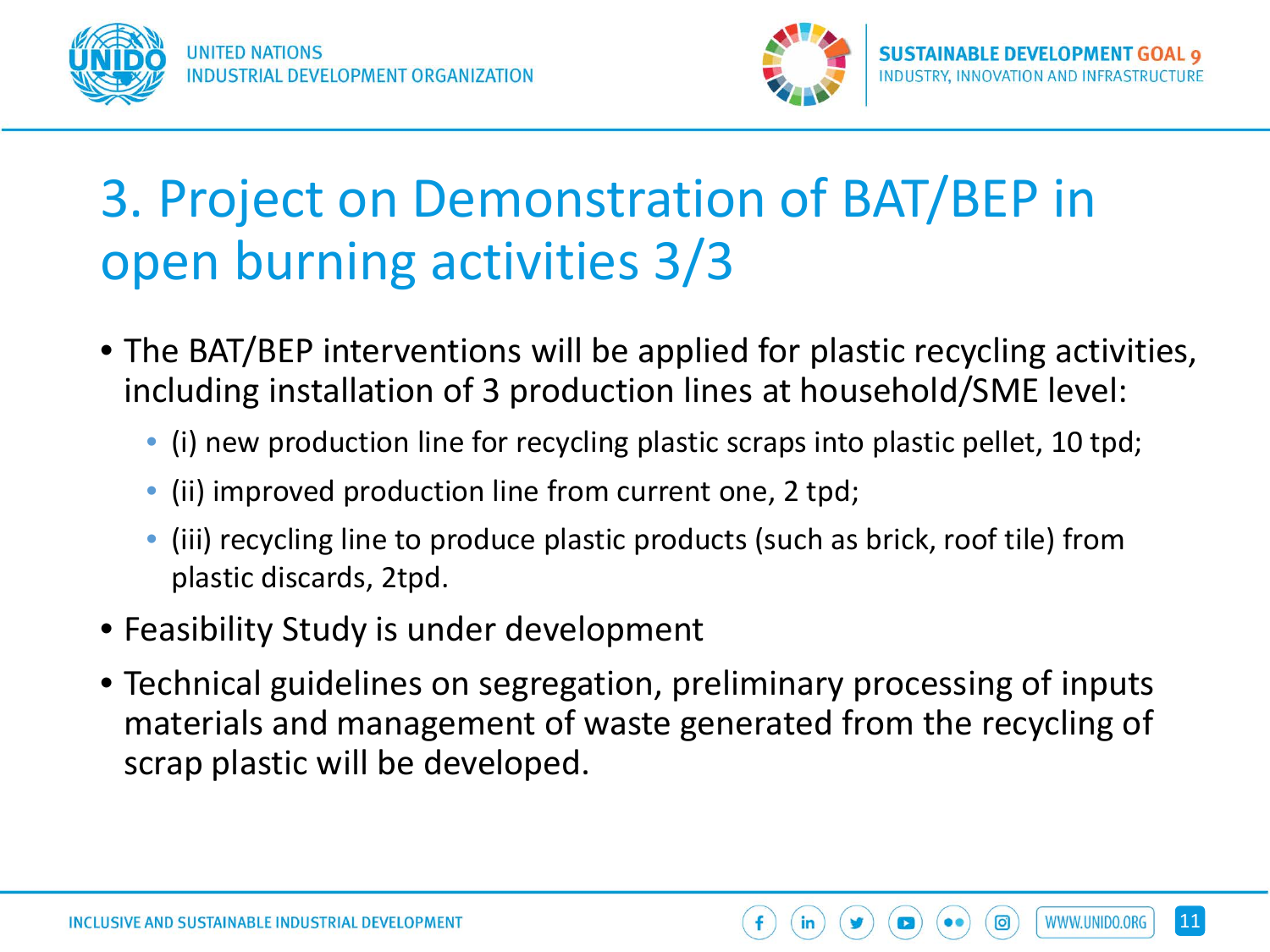![](_page_11_Picture_0.jpeg)

![](_page_11_Picture_2.jpeg)

## Possible areas of collaboration

- Coordination of our capacity building and revision of regulation, policies and standards activities in sector
- Collaboration in development of guidelines on cleaner production (BAT/BEP for co-processing of wastes)
- Joint approach to AFR co-processing (industrial waste + non-industrial plastics)
- Sharing of relevant studies and assessements